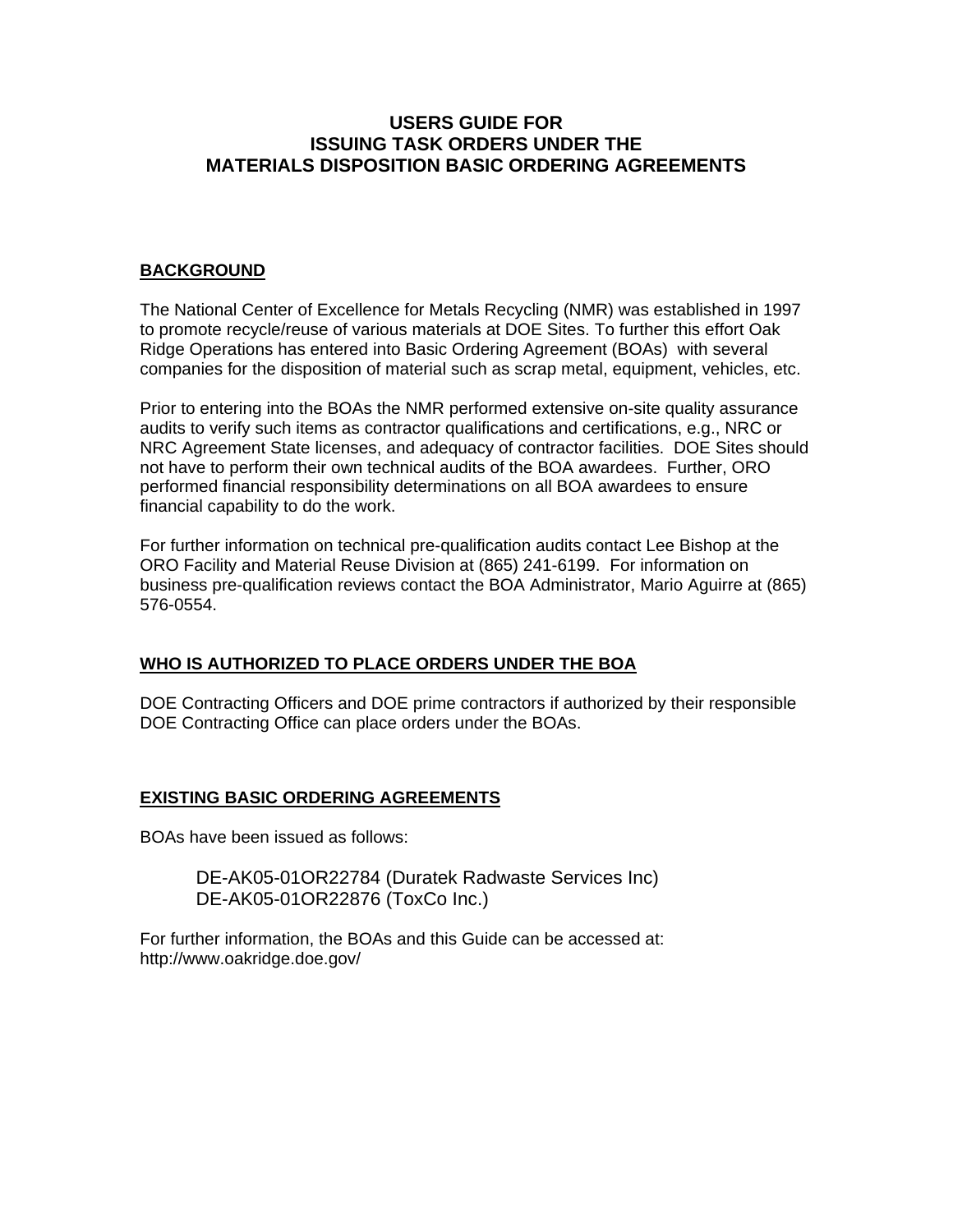# **HOW TO ISSUE TASK ORDERS UNDER THE BOAs**

The BOAs are designed to give DOE contracting offices and DOE prime contractor purchasing organizations the ability to compete task orders among a technically qualified and responsible pool of contractors. All task orders should be processed following the procedures delineated in FAR Subpart16.7.

The BOAs contain a general statement of work and standard FAR contract provisions for fixedprice services. Request for proposals for task orders must contain a detailed statement of work and any site-specific provisions necessary to comply with local requirements, e.g. security, safety & health, administrative, etc. Any BOA provisions that do *not apply* to the resultant task order must be identified. Certain BOA clauses and provisions including, but not limited to, the following may require information to be included in the task order document:

- 1. **B.2 Obligation of Funds:** The dollar amount available will be stated in each task order.
- 2. **B.3 Price:** The dollar amount will be stated in each task order to be paid to the contractor
- **3. F.1 Liquidated Damages:** The task order proposal and the task order will state date/time and dollar amount as outlined in F.1 and FAR 52.211-11
- 4. **F.3 Term of Individual Order:** The duration of the order will be specified in each task order and must not exceed the 5-year term of the BOA.
- 5. **F.4 Delivery Requirements:** Delivery requirements will be specified in each task order and order proposal.
- 6. **F.5 Principal Place of Performance:** The approved facility in which the work is to be performed will be specified in each task order and order proposal.
- 7. **G.2 Submission of Vouchers/Invoices:** The address for voucher submission will be stated in the order.
- 8. **G.4 Task Order-Administrative Information:** Ordering organizations will list the Ordering Contracting Officer in the order. A unique task order number will be established by the ordering office; however, the order will reference the applicable BOA number as the basis for issuance.
- 9. **H.2 Ordering Procedure:** Any selection criteria in addition to price will be stated in the task order proposal
- 10. **H.7 Use of Government-Owned Equipment and Facilities:** Any Government-owned equipment or facilities to be provided will be specified in the order and order proposal.
- **11. H.9 Small, small disadvantaged and Woman Owned Small Business Subcontracting Plan:** If applicable, will be identified in the task order proposal
- 12. **Any Service Contract Act Wage Determinations** as applicable, will be stated in the task order proposal
- 13. **Any additional reporting requirements** unique to the task order will be stated in the task order proposal